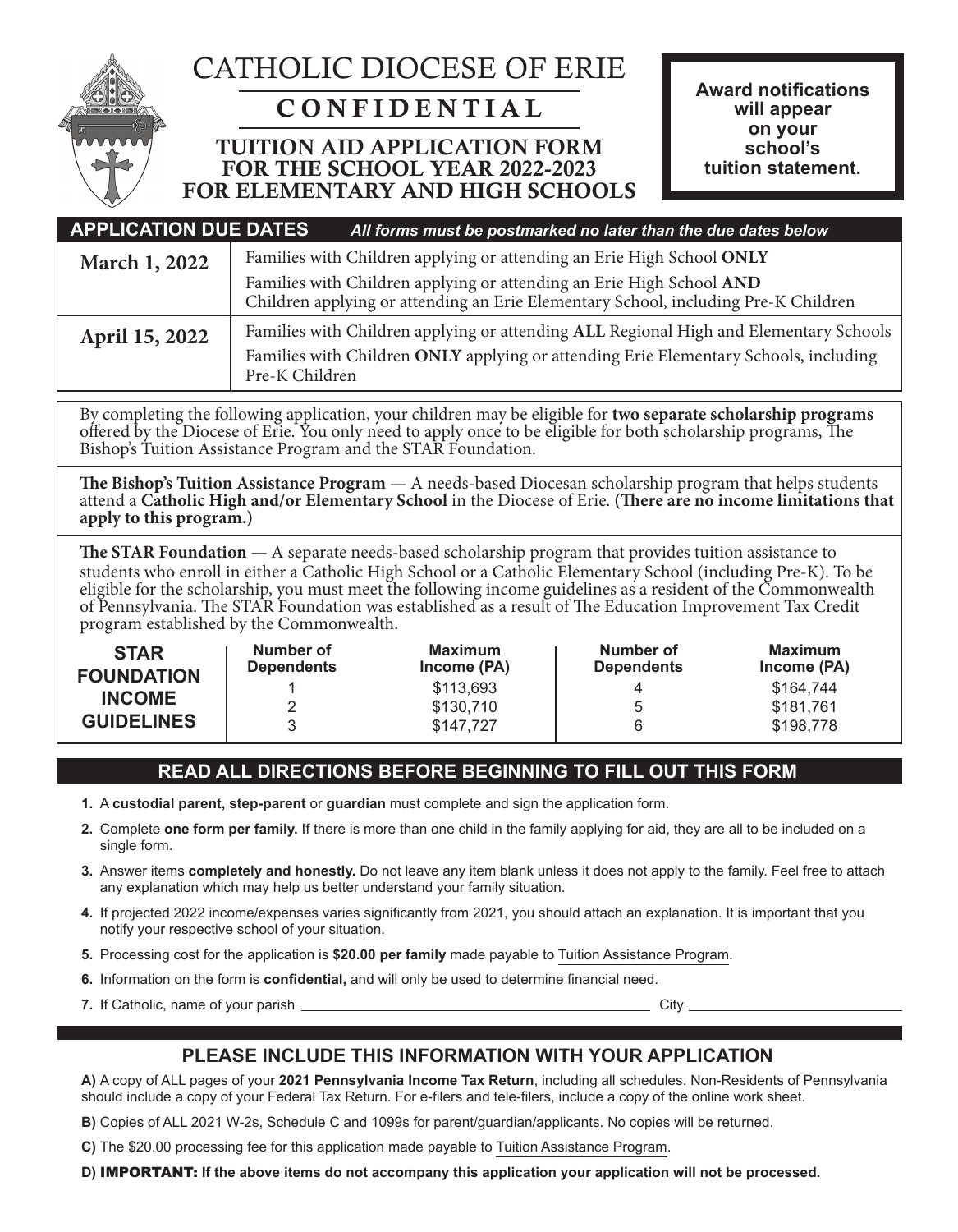| 8. STUDENT AID FORM 2022-2023                                                                                                                                                                                           |                                                                                |                                            |      |                                |             |               |                                                  |                   |                                                  |                                                       |
|-------------------------------------------------------------------------------------------------------------------------------------------------------------------------------------------------------------------------|--------------------------------------------------------------------------------|--------------------------------------------|------|--------------------------------|-------------|---------------|--------------------------------------------------|-------------------|--------------------------------------------------|-------------------------------------------------------|
| <b>CIRCLE</b><br><b>ONE</b><br><b>FATHER</b><br><b>STEP-FATHER</b>                                                                                                                                                      | <b>GUARDIAN</b>                                                                |                                            |      | <b>CIRCLE</b><br>ONE           |             | <b>MOTHER</b> | <b>STEP-MOTHER</b>                               |                   | <b>GUARDIAN</b>                                  |                                                       |
| SOCIAL SECURITY NO.                                                                                                                                                                                                     |                                                                                |                                            |      | SOCIAL SECURITY NO.            |             |               |                                                  |                   |                                                  |                                                       |
| <b>NAME</b>                                                                                                                                                                                                             |                                                                                | AGE                                        |      | <b>NAME</b>                    |             |               |                                                  |                   | AGE                                              |                                                       |
| <b>HOME</b><br><b>ADDRESS</b>                                                                                                                                                                                           |                                                                                |                                            |      | <b>HOME</b><br><b>ADDRESS</b>  |             |               |                                                  |                   |                                                  |                                                       |
| <b>CITY</b>                                                                                                                                                                                                             | <b>STATE</b>                                                                   | ZIP                                        |      | <b>CITY</b>                    |             |               |                                                  | <b>STATE</b>      | ZIP                                              |                                                       |
| EMPLOYED BY                                                                                                                                                                                                             |                                                                                | <b>YEARS</b><br><b>WITH</b><br><b>FIRM</b> |      | <b>EMPLOYED BY</b>             |             |               |                                                  |                   | <b>YEARS</b><br><b>WITH</b><br><b>FIRM</b>       |                                                       |
| NUMBER OF PERSONS RESIDING IN YOUR<br>HOUSEHOLD FOR THE 2021-2022 SCHOOL YEAR                                                                                                                                           |                                                                                | <b>PARENTS / GUARDIANS (</b>               |      | $)$ OTHER (                    |             | ) CHILDREN (  | $\lambda$                                        |                   |                                                  |                                                       |
| 9. DEPENDENTS - LIST ALL DEPENDENTS                                                                                                                                                                                     |                                                                                |                                            |      |                                |             |               |                                                  |                   |                                                  |                                                       |
| <b>CHILD'S</b><br><b>LAST NAME</b>                                                                                                                                                                                      | <b>CHILD'S</b><br><b>FIRST NAME</b>                                            |                                            | M.I. | <b>DATE OF</b><br><b>BIRTH</b> | S<br>Е<br>X |               | <b>NEXT YEAR'S NAME OF SCHOOL</b><br><b>CITY</b> |                   | <b>SCHOOL</b><br>CODE<br>SEE<br><b>LAST PAGE</b> | <b>NEXT</b><br><b>YEAR'S</b><br>GRADE<br><b>LEVEL</b> |
| 1.                                                                                                                                                                                                                      | SS#                                                                            |                                            |      |                                |             |               |                                                  |                   |                                                  |                                                       |
| 2.                                                                                                                                                                                                                      | SS#                                                                            |                                            |      |                                |             |               |                                                  |                   |                                                  |                                                       |
| 3.                                                                                                                                                                                                                      | SS#                                                                            |                                            |      |                                |             |               |                                                  |                   |                                                  |                                                       |
| 4.                                                                                                                                                                                                                      | SS#                                                                            |                                            |      |                                |             |               |                                                  |                   |                                                  |                                                       |
| 5.                                                                                                                                                                                                                      | SS#                                                                            |                                            |      |                                |             |               |                                                  |                   |                                                  |                                                       |
| Are any of the above listed children attending Catholic Schools identified as Special Needs students?<br>If yes, enclose a copy of the Individual Education Plan (IEP) or other verification as provided by the school. |                                                                                |                                            |      |                                |             |               |                                                  |                   | $\Box$ Yes                                       | $\square$ No                                          |
| <b>10. PENNSYLVANIA EARNED INCOME</b>                                                                                                                                                                                   |                                                                                |                                            |      |                                |             |               |                                                  |                   |                                                  |                                                       |
| Gross Pennsylvania Earned Income during 2021 - Applicants should attach a copy of their W-2s and PA 2021 income tax return                                                                                              |                                                                                |                                            |      |                                |             |               |                                                  |                   |                                                  |                                                       |
|                                                                                                                                                                                                                         |                                                                                |                                            |      |                                |             |               |                                                  | 2021 ACTUAL       |                                                  |                                                       |
|                                                                                                                                                                                                                         |                                                                                |                                            |      |                                |             |               |                                                  | $$$ .00           |                                                  |                                                       |
|                                                                                                                                                                                                                         |                                                                                |                                            |      |                                |             |               |                                                  | $\frac{1}{2}$     | .00                                              |                                                       |
| Other persons contributing to household income:<br>RELATIONSHIP TO APPLICANT:                                                                                                                                           |                                                                                |                                            |      |                                |             |               |                                                  |                   |                                                  |                                                       |
|                                                                                                                                                                                                                         |                                                                                |                                            |      |                                |             |               |                                                  | $\frac{1}{2}$ .00 |                                                  |                                                       |
| DO YOU OWN ANY OF THE FOLLOWING?                                                                                                                                                                                        |                                                                                |                                            |      |                                |             |               |                                                  |                   |                                                  |                                                       |
| $\Box$ Yes<br>$\square$ No<br><b>BUSINESS</b> - Attach Schedule C or C-EZ (Form 1040)                                                                                                                                   |                                                                                |                                            |      |                                |             |               |                                                  |                   |                                                  |                                                       |
| $\Box$ Yes<br>$\square$ No                                                                                                                                                                                              | <b>FARM</b> - Attach Schedule F (Form 1040)                                    |                                            |      |                                |             |               |                                                  |                   |                                                  |                                                       |
| $\square$ No<br>$\Box$ Yes                                                                                                                                                                                              | <b>RENTAL PROPERTY</b> - Attach Schedule E (Form 1040)                         |                                            |      |                                |             |               |                                                  |                   |                                                  |                                                       |
| $\Box$ Yes<br>$\square$ No                                                                                                                                                                                              | S CORPORATION - Attach Schedule E (Form 1040), Form 11205 and Schedule K-1     |                                            |      |                                |             |               |                                                  |                   |                                                  |                                                       |
| $\Box$ Yes<br>$\square$ No                                                                                                                                                                                              | <b>PARTNERSHIP</b> - Attach Schedule E (Form 1040), Form 1065 and Schedule K-1 |                                            |      |                                |             |               |                                                  |                   |                                                  |                                                       |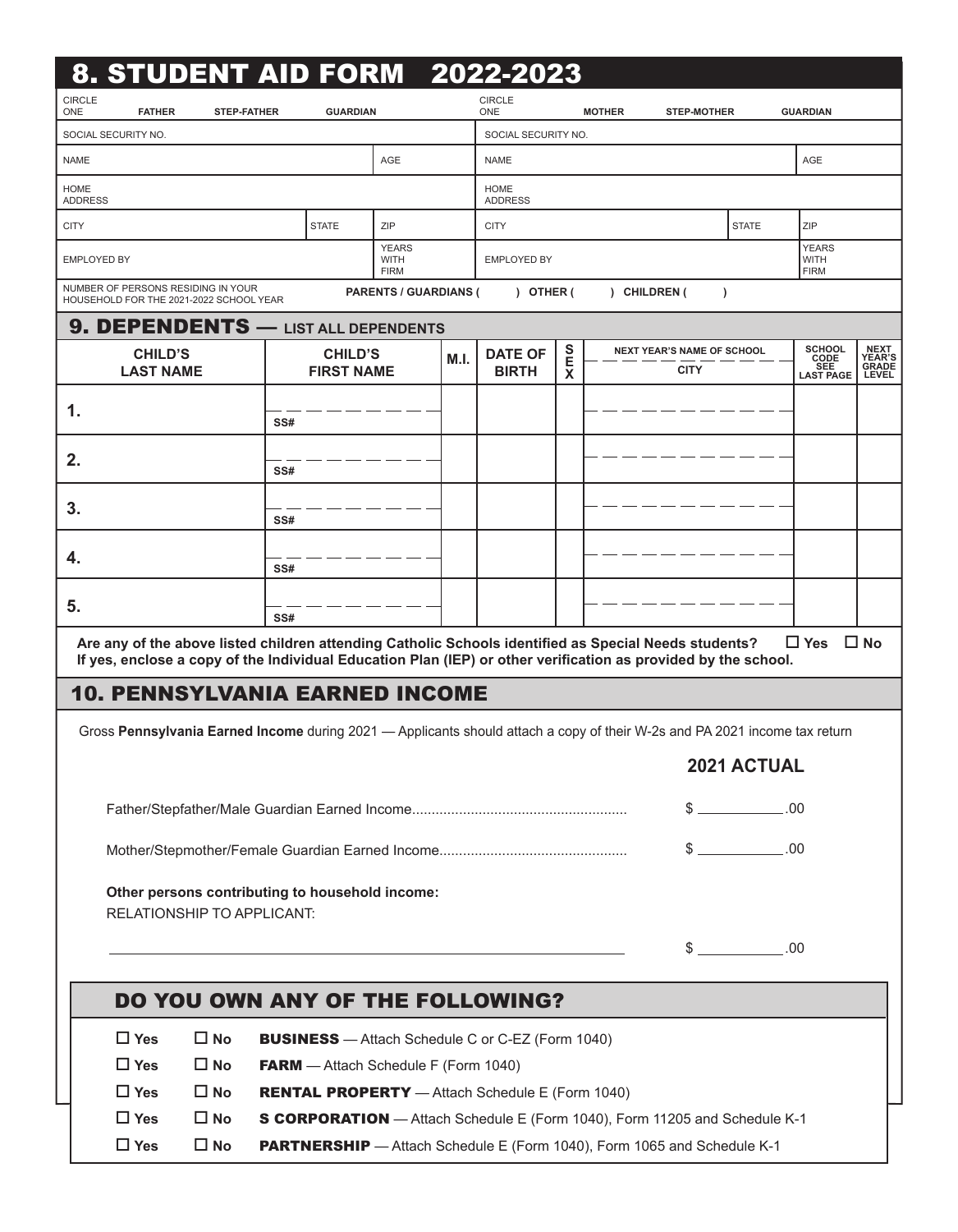| <b>OTHER INCOME</b>                                                                                                | 2021 ACTUAL |  |
|--------------------------------------------------------------------------------------------------------------------|-------------|--|
|                                                                                                                    |             |  |
|                                                                                                                    |             |  |
|                                                                                                                    |             |  |
| 13. TOTAL SOCIAL SECURITY, RETIREMENT, INSURANCE, DISABILITY,<br>VETERAN'S BENEFITS received by ALL family members |             |  |
|                                                                                                                    |             |  |
| 14. ALIMONY, PLUS CHILD SUPPORT YOU RECEIVED (ANNUAL AMOUNT) \$ _______.00                                         |             |  |
|                                                                                                                    |             |  |
|                                                                                                                    |             |  |
|                                                                                                                    |             |  |
|                                                                                                                    |             |  |
| 19. OTHER INCOME RECEIVED (ANNUAL AMOUNT)                                                                          |             |  |
|                                                                                                                    |             |  |
|                                                                                                                    |             |  |
| <b>OTHER EXPENSES</b>                                                                                              |             |  |

| 21. MORTGAGE PAYMENT - Amount paid (ANNUAL AMOUNT)                                                                                             |  |
|------------------------------------------------------------------------------------------------------------------------------------------------|--|
| 22. INSURANCE AND TAX AMOUNT                                                                                                                   |  |
|                                                                                                                                                |  |
|                                                                                                                                                |  |
| 25. ANNUAL MEDICAL EXPENSES (doctor, dental and medicines only)<br>not reimbursed by insurance (If over \$3000, attach an itemized explanation |  |
| 26. MEDICAL INSURANCE PREMIUMS PAID BY                                                                                                         |  |
|                                                                                                                                                |  |
|                                                                                                                                                |  |
|                                                                                                                                                |  |

### ASSETS

| 30. CHECKING AND SAVINGS ACCOUNTS—List the current amount in accounts<br>held by custodial parents. (Exclude money in any IRA or retirement accounts) \$ _______.00 |  |
|---------------------------------------------------------------------------------------------------------------------------------------------------------------------|--|
| 31. OTHER FINANCIAL ASSETS (Stocks, bonds, mutual funds, CDs, etc.) -<br>held by custodial parents (Exclude money in any IRA or retirement accounts) \$ _______.00  |  |